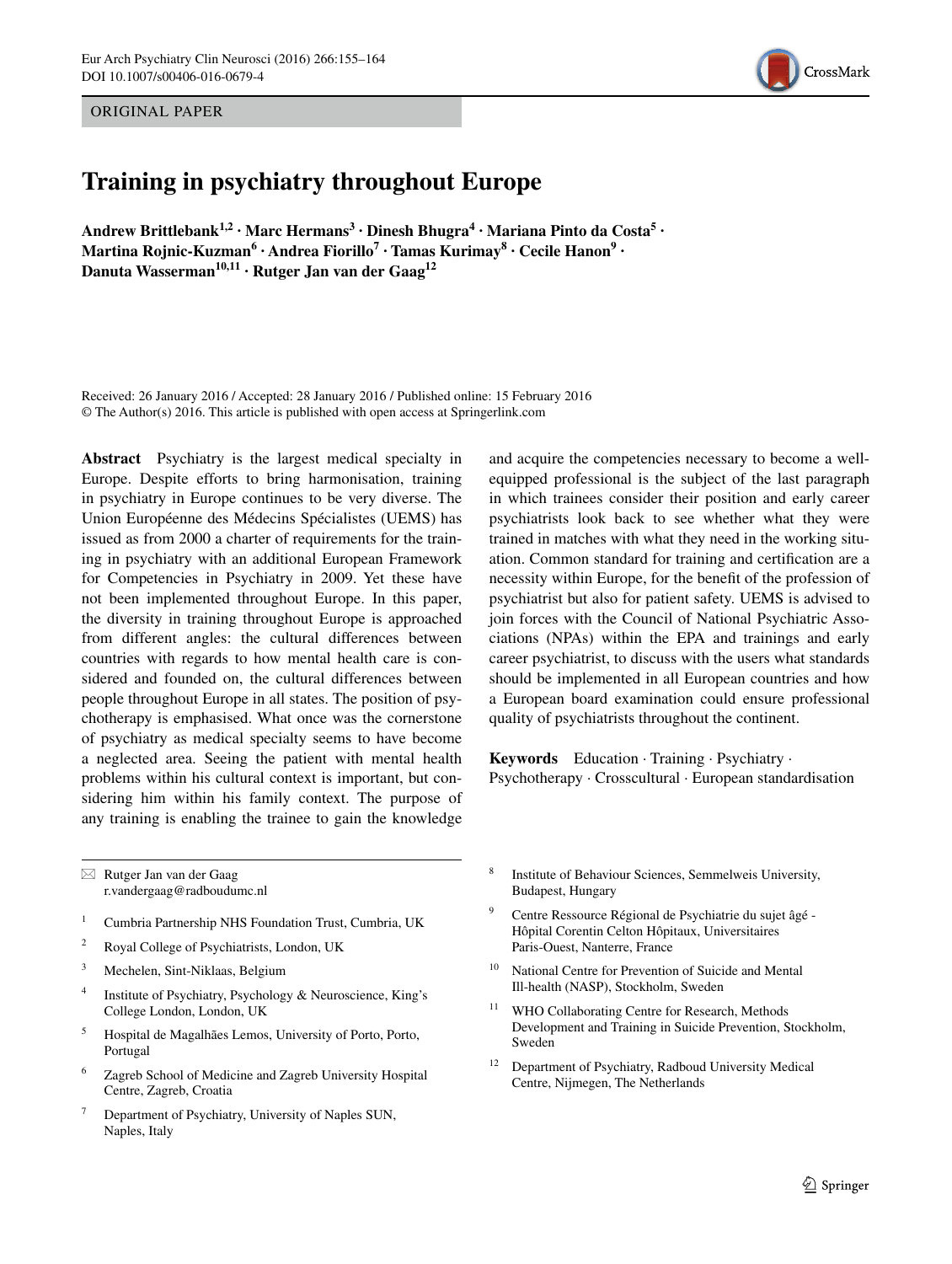### **Introduction**

### **Scope and purpose of this guidance paper**

Psychiatry is the largest medical specialty in Europe. Training to become a psychiatrist begins after the doctor has been awarded a licence to practise medicine and continues until the doctor is recognised as a specialist. Despite efforts to bring harmonisation, training in psychiatry in Europe continues to be very diverse. The diversity is seen in several respects: throughout Europe, there is great variability in the position of the trainee, the duration and content of training and how to gain and maintain recognition as a specialist.

The reason why harmonisation of training is an important issue within the European Union (EU) is embedded in the founding principles of the EU in the free movement of goods, capital, services and labour. Consequently, there is a need for mutual recognition of professional qualifications. This necessarily imposes a process of standardisation in training programmes, competency and quality assessment for the safety of patients and the security of professionals while respecting existing cultural diversity.

In addition to the issue of harmonisation is the pressing problem in many European countries of the poor recruitment of medical graduates into psychiatry leading to a shortfall in the number needed to maintain an adequate medical labour force in mental health services.

Mayer et al. [[1](#page-9-0)] conducted an extensive literature search to find primary evidence that measured the diversity of training in Europe. As a result of this search, the authors found only six original papers that met their search criteria, of which four described survey data. In addition, the authors identified six published postgraduate curricula that they were able to describe. From this evidence, the authors concluded that there is considerable difference in training experience throughout Europe that will present barriers to the goal of harmonisation. They recommended that there should be greater publication and standardisation of curricula and suggested that there should be an agreed assessment process that leads to the qualification of "Fellow of the European Board of Psychiatry".

The dearth of evidence concerning trainee psychiatrists' educational experience in Europe is disappointing, but hardly surprising given what is known about scholarship in medical education which indicates that published research rarely addresses issues of effectiveness [\[2](#page-9-1)]. Furthermore, as Jan Illing [[3\]](#page-9-2) pointed out in medical education, acceptable forms of evidence are garnered from sources that may be different from those that are found in the traditional biomedical literature. Acceptable methodologies may consist of the qualitative, including the narrative. The narrative knowledge of experts by experience and experts by practice, especially when verified through triangulation, may thus be legitimate forms of evidence.

Mayer et al's review addresses the question of harmonisation, but does not consider the question of what the harmonisation should focus upon. There is little point in every European nation offering the same experience to psychiatrists in training, if that experience fails to produce doctors who can function effectively to provide services that mentally ill people in Europe need.

This guidance paper seeks to build on the work of Mayer et al. [\[1](#page-9-0)] by exploring the issue of a common European standard for training in psychiatry from different perspectives:

- A description of the evidence used to develop European standards and the extent to which they are implemented
- The issue of trans-cultural competence in psychiatry and how training psychiatrists to be more culturally competent will support the transferability of psychiatric expertise between different cultures
- • A systemic approach that supports the psychiatrist to see illness from a family and carer orientation.
- The position of formal psychotherapy training within training programmes

Finally, we will use a conceptual framework taken from the field of organisational science to explore why efforts to harmonise training have failed and from this to make recommendations that may have more success than those that have been used so far. We will use this to argue for a greater inclusivity in the discussions around harmonising and improving training.

This guidance paper is meant to address those mostly involved: trainees and trainers. More indirectly we also intend to reach national and international professional bodies responsible for training development and evaluation.

Following Illing's [[3\]](#page-9-2) injunction to use multiple sources of evidence, this guidance will consider several types of evidence, including that derived from experts by experience and from expert practitioners in the field.

#### **Training in psychiatry across Europe?**

The Treaty of Rome, signed in 1957, brought into being the European Economic Community (EEC). It created a common market allowing the free movement of persons, services, goods and capital within its member states. The mutual recognition of professional qualifications was an essential prerequisite of the free movement of professionals. From 1975, member states of the EEC were required to mutually recognise basic and specialist medical qualifications. This requirement was consolidated in Directive 93/16/EEC [[4\]](#page-9-3), enacted on 5th April 1993. The Directive requires member states to recognise basic medical qualifications awarded in other member states, and it stipulated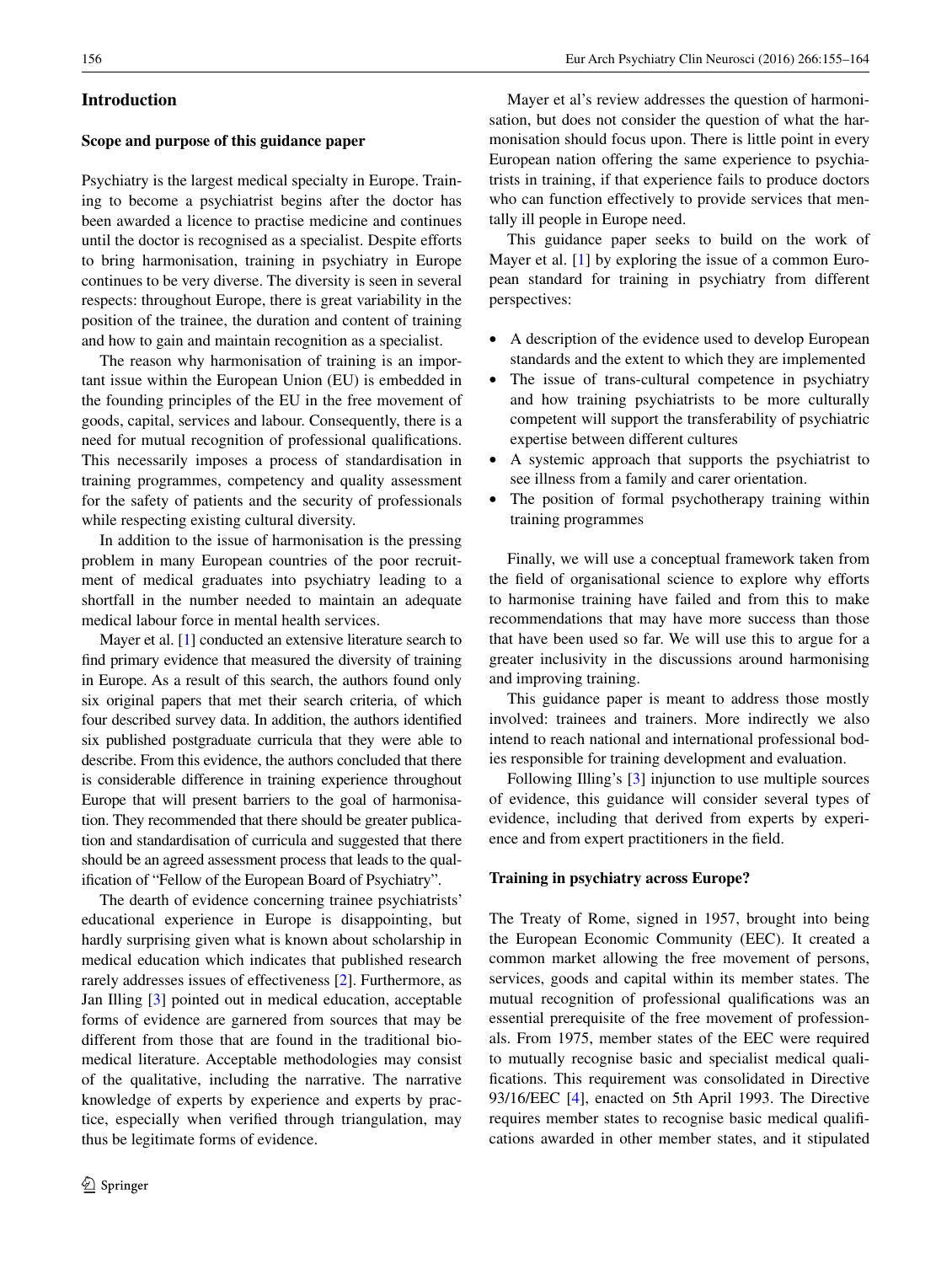that basic medical training should be of at least 6-year duration.

The Union Européenne de Médecins Spécialistes (UEMS, unofficially *European Union of Medical Specialists*) was founded in 1958 by professional organisations of medical specialists within the EEC. The UEMS in supporting the concept of free movement of medical specialists in the EEC set out to secure the quality of training, continuous medical education and professional development, and quality of practice for all specialties. It quickly became involved in quality-improving initiatives. This is culminated in the publication of the Charter on Training of Medical Specialists in the European Community in October 1993 [[5\]](#page-9-4). This Charter sets out requirements for the training that was thought to be necessary to prepare doctors for the appropriate level of specialist practice in any member state. The requirements were set out in six parts. The first five describe general requirements for all programmes of specialist training. The so-called Chapter Six, written by the UEMS Board of the specialty concerned, describes the quality standards needed for training in a particular specialty.

The UEMS Board of Psychiatry was established in 1992. The Board of Psychiatry published the psychiatry specialist training chapter of the Charter in April 2000 [\[6](#page-9-5)]. This chapter sets requirements for the duration, organisation, content and quality control of psychiatry specialist training. Summarising, the chapter stipulates that training should cover a minimum of 5 years; during their training, trainees should rotate between clinical services and treat different psychiatric disorders; trainees should have experience in general adult psychiatry, old age psychiatry, substance misuse psychiatry, developmental psychiatry as well as supervised experience of psychotherapy; there should be established internal systems of quality assurance within training institutions.

Despite the effort put into the production of UEMS requirements, their impact was limited by their advisory nature, the lack of resources available to the Board of Psychiatry and the diversity of mental health provision in Europe [[7\]](#page-9-6). Surveys of training institutions and of trainees conducted in the years following the publication of the Chapter Six of the UEMS Charter showed that only the basic requirements of the EEC Directive were consistently met and that there was a significant variation in the content and structure of training delivered around Europe as well as in methods of assessing training outcomes and of quality assuring training  $[8-10]$  $[8-10]$ . More disturbingly, differences in understanding of the meaning and in the delivery of mental health services may conceal the true magnitude of this variation [[11\]](#page-9-9).

In order to address these issues of inconsistency, the next step of the UEMS Board of Psychiatry was to produce curriculum guidelines. This was to be based on a European consensus statement on the core competencies of a psychiatrist [[12\]](#page-9-10). The European Framework for Competencies in Psychiatry (EFCP) [\[13](#page-9-11)] was published in 2009 following an iterative development process that engaged key stakeholders including psychiatric educators, national psychiatric associations, psychiatrists in training and users and carers of people who use mental health services. The level of engagement of experts by experience (trainees, users and carers) in the development of the EFCP strengthens the validity of the content of the EFCP as a statement of what the European Specialist Psychiatrist should be able to do by the end of training.

The EFCP uses the seven physician roles<sup>[1](#page-2-0)</sup> from the Can-MEDS [\[14](#page-9-12)] as "metacompetencies", headers for 26 intended learning outcomes, termed "key competencies", along with their supporting competencies. The key competencies of the EFCP are displayed in Table [1](#page-3-0).

The EFCP also includes a grid of methods suggested to assess each supporting competency. These include a range of knowledge tests, clinical examinations and in-training assessments of performance. Table [2](#page-3-1) illustrates how the key competencies, supporting competencies and suggested assessment methods fit together in the curriculum area concerned with psychotherapy.

There are no formal data describing the impact of the EFCP. There is anecdotal evidence that some national psychiatry training programmes have been constructed to deliver the outcomes of the EFCP. The overall indications are that the EFCP has had the same inconsistent impact as the UEMS Charter on Training.

The variation in different aspects of training is a concern in itself, but the greater concern is how this may be manifested as variation in the quality of psychiatric practice [\[11](#page-9-9)].

Psychiatry training is embedded in the mental health services that are available in a particular society and they in turn are embedded in the national and regional cultures of the society. Due to sensitivity to what they called "national conditions", the authors of the EFCP deliberately avoided producing a curriculum based on the competencies in the framework. They leave it to local agencies to specify such details. Because a curriculum should describe methods of learning and progression within a particular training programme, it might be very much influenced by these national conditions.

There is large variation across Europe in the delivery of mental health services. According to the WHO in 2014

<span id="page-2-0"></span><sup>&</sup>lt;sup>1</sup> The seven physician roles are Psychiatric Expert/Clinical Decision-Maker, Communicator, Collaborator, Manager, Health Advocate, Scholar and Professional.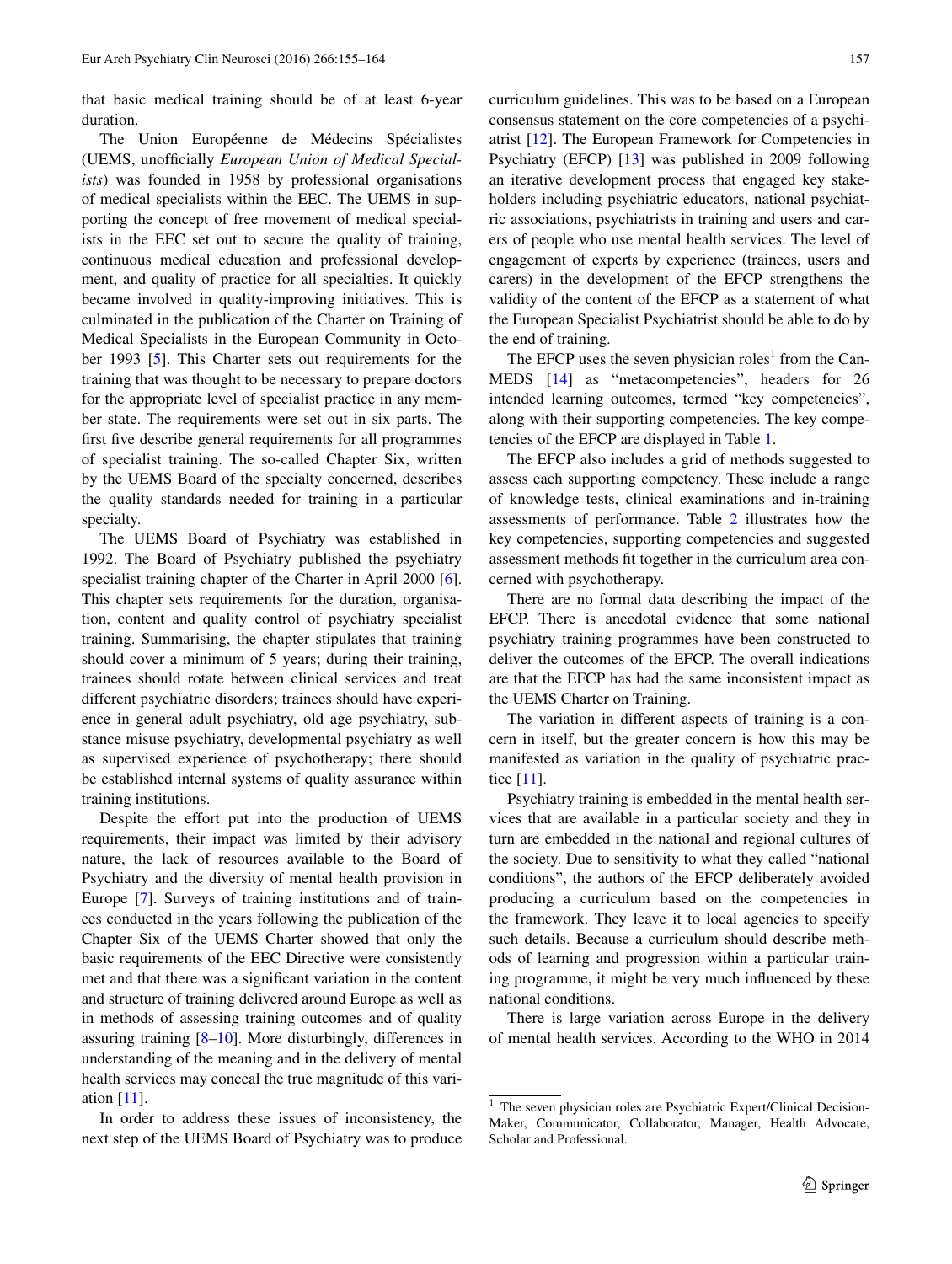<span id="page-3-0"></span>**Table 1** Seven CanMEDS physician roles and their associated key competencies from the European framework for competencies in psychiatry

| Physician role                                           | Key competencies                                                                                                                                                                                                                                                                                                                                                                                                                                                                                                                                                                                                                                                                                                                                                                                                                                                                                                                                              |  |  |
|----------------------------------------------------------|---------------------------------------------------------------------------------------------------------------------------------------------------------------------------------------------------------------------------------------------------------------------------------------------------------------------------------------------------------------------------------------------------------------------------------------------------------------------------------------------------------------------------------------------------------------------------------------------------------------------------------------------------------------------------------------------------------------------------------------------------------------------------------------------------------------------------------------------------------------------------------------------------------------------------------------------------------------|--|--|
| 1. Psychiatric expert/clinical decision-maker is able to | 1.1 conceptualise, understand and apply the diagnostic skills to investigate, elicit,<br>describe and define psychopathological and other clinical findings<br>1.2 apply therapeutic skills to effectively and ethically manage the spectrum of patient<br>care problems diagnosed<br>1.3 apply psychiatric expertise in situations other than in direct patient care<br>1.4 recognise personal limits of expertise<br>1.5 consult effectively<br>2.1 establish a therapeutic relationship with patients<br>2.2 elicit and synthesise relevant information from the patient, their carers and other<br>relevant sources<br>2.3 discuss appropriate information with the patient, their carers and health profession-<br>als that facilitate optimal care. This implies the ability to inform and counsel a patient<br>in a sensitive and respectful manner while fostering understanding the patient's active<br>participation in decisions about their care. |  |  |
| 2. Communicator is able to                               |                                                                                                                                                                                                                                                                                                                                                                                                                                                                                                                                                                                                                                                                                                                                                                                                                                                                                                                                                               |  |  |
| 3. Collaborator is able to                               | 3.1 effectively consult with other physicians and healthcare professionals<br>3.2 contribute effectively to other interdisciplinary team activities<br>3.3 participate actively in shared decision making with patients and carers<br>3.4 collaborate effectively with patient and carer organisations                                                                                                                                                                                                                                                                                                                                                                                                                                                                                                                                                                                                                                                        |  |  |
| 4. Manager is able to                                    | 4.1 allocate limited healthcare resources<br>4.2 manage personal resources<br>4.3 work in a healthcare organisation<br>4.4 use information technology to optimise patient care, continued self-learning and<br>other activities                                                                                                                                                                                                                                                                                                                                                                                                                                                                                                                                                                                                                                                                                                                               |  |  |
| 5. Health advocate is able to                            | 5.1 identify the determinants of mental disorder as well as the factors that may contrib-<br>ute to positive mental health so as to be able to prevent disorder and promote mental<br>health<br>5.2 identify and address issues and circumstances when advocacy on behalf of patients,<br>professions, or society is necessary                                                                                                                                                                                                                                                                                                                                                                                                                                                                                                                                                                                                                                |  |  |
| 6. Scholar is able to                                    | 6.1 develop, implement and document a personal continuing education strategy<br>6.2 apply the principles of critical appraisal to sources of medical information<br>6.3 facilitate learning in patients, students, trainees and health professionals<br>6.4 facilitate the learning of colleagues, trainees and students through the appropriate<br>use of assessment, appraisal and feedback<br>6.5 contribute to research and to the development of new knowledge                                                                                                                                                                                                                                                                                                                                                                                                                                                                                           |  |  |
| 7. Professional is able to                               | 7.1 deliver the highest quality of professional care<br>7.2 relate to co-workers in a professional manner<br>7.3 practise medicine in an ethically responsible manner that respects medical, legal and<br>professional obligations                                                                                                                                                                                                                                                                                                                                                                                                                                                                                                                                                                                                                                                                                                                            |  |  |

<span id="page-3-1"></span>**Table 2** Key competency in psychotherapy with its supporting competencies and their recommended assessment methods under the domains of knowledge, competence and performance, taken from the European framework for competencies in psychiatry

| Supporting competencies                                                                                                                                                  | Knowledge<br>Knowledge tests              | Competence | Performance<br>Clinical examinations In-training assessment     |
|--------------------------------------------------------------------------------------------------------------------------------------------------------------------------|-------------------------------------------|------------|-----------------------------------------------------------------|
| 1.2.2.1 understand the theories that underpin<br>standard accepted models of individual, group and family<br>psychotherapies available for treatment of mental disorders | Oral examinations<br>Written examinations |            |                                                                 |
| 1.2.2.2 practise psychotherapy safely and effectively on the<br>basis of values and the best evidence available                                                          |                                           |            | Document-based discussions<br>Direct observations of procedures |

Key competency 1.2 the psychiatrist is able to apply therapeutic and communication skills to effectively and empathically manage the spectrum of patient care problems as well as those of their carers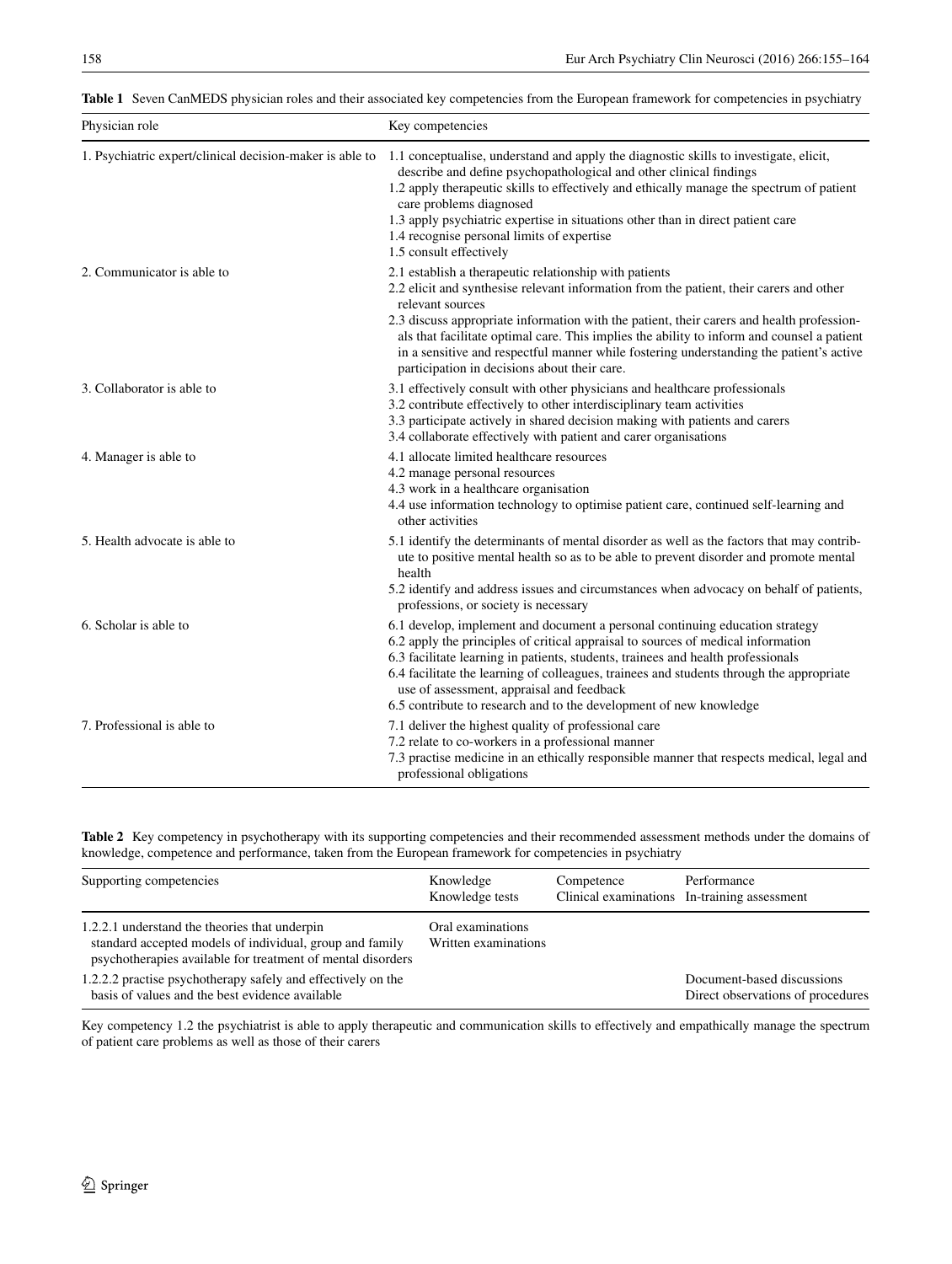$[15]$  $[15]$ , the combined number of psychiatric beds in Europe per 100.000 population ranges from 185 in Malta to 8 in Italy. Admission rates to inpatient units per 100.000 inhabitants vary from 1.301 in Romania and 1.240 in Germany to 87 in Albania. The annual number of outpatient attendances per 100.000 inhabitants varies from 28.2 in Slovakia and 26.1 in Finland to 1.08 in Albania and 1.07 in the UK.

Similar variability is seen in workforce composition. The number of psychiatrists per 100.000 inhabitants varies from 30 per 100.000 in Switzerland and 26 in Finland to 3 in Albania and 1 in Turkey.

The number of nurses working in mental health care shows similar variations, from 163 per 100,000 population in Finland to 3 in Greece 7.

The variability in the composition of the mental health workforce will presumably be reflected in differences in the work that is taken on by different professions across Europe and this in turn will influence the content of postgraduate training.

# **Cultural differences in training in psychiatry throughout Europe**

Europe is a continent with a multitude of cultures and subcultures, which in the past decades has experienced a large influx of even more cultures from around the globe. These cultural differences will have as much an impact as the composition of the mental health workforce on how medicine and psychiatry are practised in different countries. They also underline the importance of training in cultural psychiatry. Formally, there is free movement of professionals across the European Union. But countries can ask for additional requirements as sufficient language skills in the hosting country and additional training if the requirements for the specialty are very different to those in the hosting country.

Harmonising of training in psychiatry in Europe should therefore also take into account the following aspects:

- 1. Differences in concepts regarding mental health and service delivery and the position of psychiatrists within the field of mental health.
- 2. Differences in board certification and the requirements for certification and licensing
- 3. Cultural differences in patients and their families in interaction with the culture of the medical staff

### **Differences in concepts**

When the culture of psychiatric practice around Europe is examined, some differences begin to emerge. In some countries, there is a tradition of associating psychiatry with psychoanalysis. In others, the impact of psychoanalysis on psychiatry has almost disappeared. This leads to tensions between different European and national psychiatric associations which represent the different traditions of neurobiology and psychoanalysis. This can lead to political and governing bodies exerting influence on the curricula and the registration/board examinations.

Central and Eastern European countries have a heritage of many decades of political regimes in which psychiatry was associated with "discretely eliminating from society" politically critical individuals. At the same time, psychiatry was the ill-favoured branch of health care with a tradition of institutionalisation with very low budgets and archaic circumstances. Though the conditions have dramatically changed, the issue of stigma and discrimination of individuals with mental health problems is still strongly at stake.

Nowadays, the north-western part of Europe is characterised by a strongly empirically driven psychiatry, a research-driven medical specialty that is gaining influence at the universities, in society and political spheres.

Thus, one is in fact faced with a continent with very different "psychiatry's", what makes setting Europe-wide standards quite a challenge. Although it would not fit to impose one single model within Europe, a consensus on values common to all could form the basis and could, within accepted limits, be extended with local values and habits. But those local cultural differences will need to be explored in detail, in order to know how the certification should be adapted when a registered psychiatrist moves from one part of the continent to another.

### **Cultural differences**

Every individual carries with them their cultural values, norms and mores. It is the culture in which we are born which moulds our world view and the way we think. Similarly, cultures that we live in influence the way we function, think, express ourselves and what idioms of distress we use in expressing our feelings of not being well. Society and cultures decide on what health care is available and how it is delivered. Doctors and patients both have cultural values and different ways of looking at what symptoms are being presented.

### **Model of culture and individual**

The EFCP references cultural competencies under the metacompetencies of the physician as psychiatric expert and as communicator. These focus on the importance of the psychiatrist in understanding their patient's cultural background as well as the cultural context of their practice.

Hahn [\[16](#page-9-14)] describes interrelated modes of socio-cultural creation of events of sickness and healing which include "construction", "production" and "mediation". These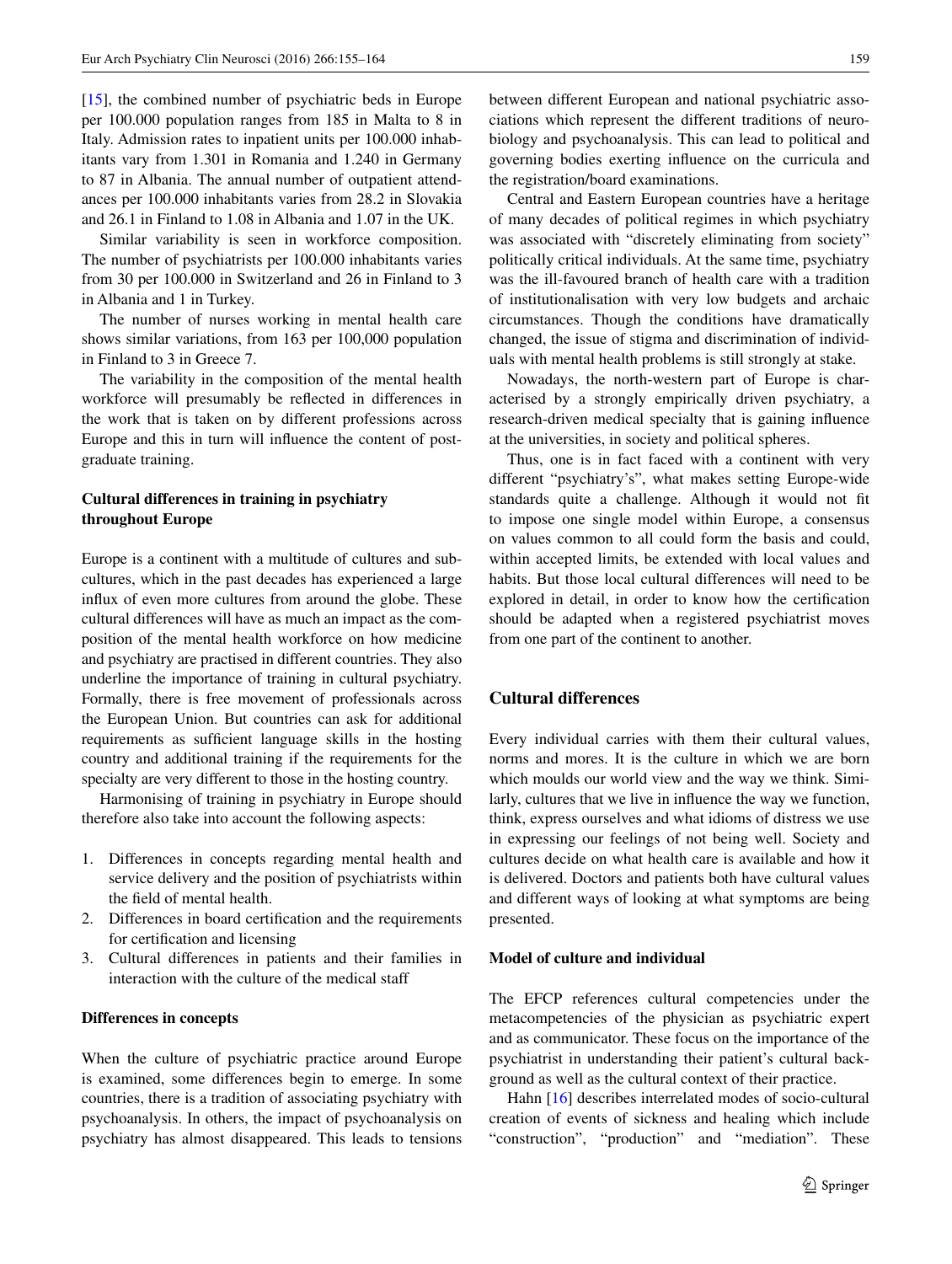persistently accompany and complement the pathogenic and therapeutic modes recognised and redressed by biomedicine. Symbols, beliefs, sentiments, rules, thoughts and cognitive schemata as well as rules and standards for interaction are inherent parts of what is described and understood as culture. Hahn [\[16](#page-9-14)] goes on to propose the patterned interactions, which guide actions and are judged accordingly by what is defined as the society. These interactions affect conditions of health and suffering. Social definition of illness is the "construction", whereas sociocultural influences are mediators, which are perhaps the most recognised and understood socio-cultural influences. According to Hahn [\[16](#page-9-14)], the least recognised and understood is the "production", which is said to be constructed by socially organised interpersonal relationships. It is inevitable that these are strongly influenced by beliefs and relationships which themselves may be pathogenic.

#### **Disease versus illness**

The concept of disease literally means dis-ease, a malfunctioning of a biological or psychic process which is what doctors are trained to deal with, whereas illness is the psychosocial experience as a result of disease, which is what patients are interested in.

### **Cultural identity**

Apart from their basic cultural identity, individuals carry multiple cultural identities, which are related to a number of factors such as professional background, place of training and place of work. These identities will affect help seeking and world view. These identities are related to the cultural framework we carry within us. Some of these aspects may be easier to give up than others. Acculturation is a complex period of adjustment to the new ideas, attitudes and behaviours through direct or indirect contact with new cultures, which may occur with or without migration. People migrate for a number of reasons within or across countries. Cultural groups themselves are not homogenous groups, and clinicians must ensure that they are aware of these variations. As a result of migration, individuals may experience cultural bereavement as a result of losses [[17,](#page-9-15) [18](#page-9-16)]). Individuals due to varying cultural values within the same family or across cultures may experience cultural conflict, which has been linked with deliberate self-harm among South Asian females in the UK [\[19](#page-9-17)]. Culture shock is the experience that some migrants may face after migration [\[20](#page-9-18)] and is defined as an emotional reaction [[21\]](#page-9-19).

Training in psychiatry is essentially training residents to become competent clinicians. It is of great importance to take culture into consideration during training to get culturally competent clinicians. However, good clinical practice is about being competent with all the patients irrespective of their cultural upbringing. Cultural competency requires cultural sensitivity, cultural knowledge, cultural empathy, understanding and providing culturally appropriate interactions along with being aware of one's own cultural strengths and weaknesses. Cultural formulation must include cultural identity of the individual, their beliefs and values, their symptoms in cultural context, their relationship with the environment, factors which reinforce their symptoms, distress as a result of the problems, their explanations for the distress, whether the doctor and the patient have a shared understanding of the problems and a shared plan for addressing the problems, the quality and the nature of the interaction. This is the crux of the training. However, equally importantly the therapists must be aware of their own cultural heritage and whether they are mono-cultural, bicultural or multicultural. They should also be aware of messages they receive from each cultural group and how these messages affect their therapeutic work. Therapists should have their personal abilities to understand and explore their own strengths and weaknesses. They should be acutely aware of their own world view. And every time they should check whether it is similar or dissimilar to that of the patient. Trainees must be taught not to be colour blind but be aware of similarities and differences with their patients' cultural values.

At a "micro-level", each family system has its own culture. In training to become competent clinicians, it is essential to learn to take the environmental and family context into account.

### **Teaching psychiatry in an environmental and family context**

Family, as our first socialising agent, for example, serves as a site of both better understanding the origin of mental disturbances and a resource to facilitate personal development. There are many definitions of family including family healthy functioning, dysfunctioning [\[21](#page-9-19)] but, according to the scientific epistemology, family is a systemic and network unit. Within particular societies, definitions of family vary depending on cultural and class groupings although as societies become enriched with other cultures their traditional definitions of family are challenged. The evidencebased biopsychosocial formulation of psychiatric disorders and problems is an important element of advanced psychiatric practice. We inevitably deal with families in that practice. We ask about family histories of previous medical and psychiatric diseases, patients' and family members' highrisk behaviours (suicide, addiction, eating disorders, etc.), or the use of social media, for example. So we strongly need family intervention and communication skills. There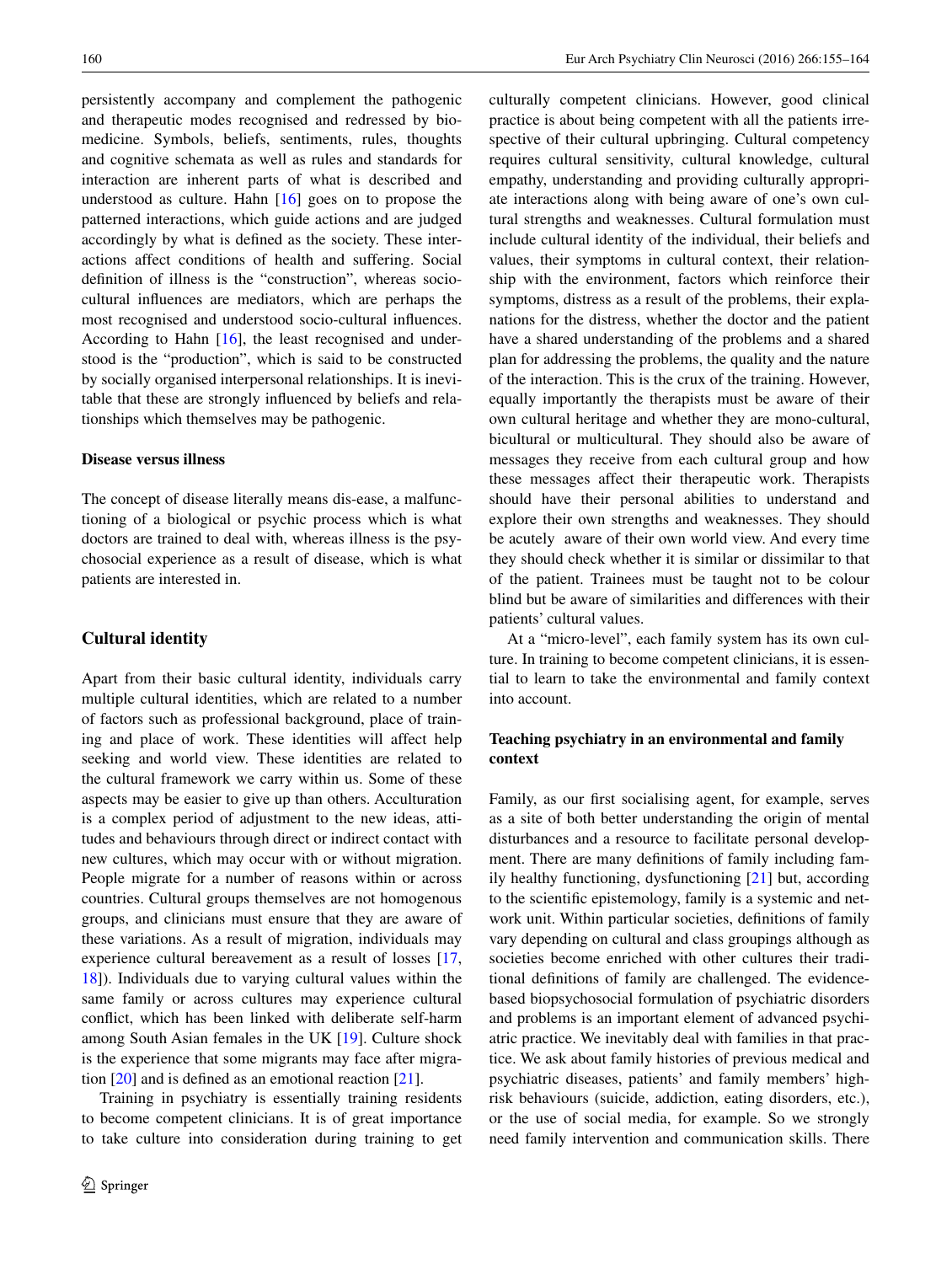is a difference in the diagnosis and treatment of patients suffering from mental disorders if we treat them individually versus when we treat them as part of larger social (familial) units. The EFCP identifies supporting competencies relevant to family and systemic practice under key competencies that relate to therapy, communication and to the prevention of mental disorder.

It is not an easy task to deal with more than one person at the same time in a room, where the psychiatric examination is taking place. For a psychiatrist in a clinical practice, there is a basic need of interviewing and intervention skills to communicate and help with for not just one but sometimes a group of people around the patient [[21\]](#page-9-19). Family interviewing skills do not mean family psychotherapy. It means a capacity to encourage brief family contact, brief greeting or a 10-min meeting, which develops alliance. It is important for the training of the competent clinician to be familiar with the basic form of family interventions such as psychoeducational family intervention, family consultation, family education, family support, advocacy and self-help group as well as systemic family and network therapy [\[22](#page-9-20)].

As well as being adept in working within cultural and family systems, the competent clinician must have undertaken training in psychotherapy as part of their programme [\[1](#page-9-0), [23\]](#page-9-21) so they are able to communicate with the patient and his close environment in a psychotherapeutic fashion.

### **Psychotherapy from neglected training to neglected competency for psychiatrists**

The UEMS Charter for training in psychiatry [\[24](#page-9-22)] stated that experiential training in psychotherapy was a compulsory component of psychiatry training. Of the 45 supporting competencies that underpin the five key competencies that compose the EFCP metacompetency of the physician as psychiatric expert, seven explicitly refer to psychotherapeutic content. In addition, six of the twelve supporting competencies that underpin the metacompetency of the physician as communicator explicitly or implicitly draw upon knowledge and skill that are acquired through the use of psychotherapeutic methods.

Psychiatrists start their basic training within a largely biologically oriented, general medical framework, bringing with it the risk of "professional alexithymia" [[24\]](#page-9-22). The (relatively) successful clinical use of psychopharmaceutical agents contributed to a decline in psychotherapy training and practicing for psychiatrists. Miller [[25\]](#page-9-23) noted the "apparent atrophy of psychotherapy skills among recent graduates" (p. 129). This suggests that an important element of psychiatry training is not being fully delivered.

Trainees in psychiatry for their part consider that psychotherapy should be an integral part of their professional identity, in the USA [[26\]](#page-9-24), as well as in Europe [\[27](#page-9-25)]. The training requirements of this are not easy to implement [\[28](#page-9-26)].

In some countries (e.g. the Flemish part of Belgium), psychiatrists devote between 30 and 100 % of their time to psychotherapy [[29\]](#page-9-27), which may resemble the situation in most of the southern European countries. This skewed distribution of psychotherapy in psychiatric practice illustrates another issue namely the differences in emphasis in psychiatry on the major psychotherapeutic schools at present. Where in most countries, the focus lays on evidence-based forms of psychotherapy: behavioural (cognitive) and family therapy, in the countries where psychiatrists devote more time to psychotherapy, a third school namely psychoanalysis favoured.

Although in many western and northern European countries, psychotherapeutic skills are considered important as one of the competences to enable psychiatrists to communicate well with their patients and support them adequately, formal psychotherapy is left in the hands of well-trained psychotherapists, mostly clinical psychologists. The harmonisation of psychotherapy training is therefore a great challenge. Initiatives, such as teaching empathy to medical undergraduates might be an important first step [[30\]](#page-9-28). Standardising existing training programmes [\[31](#page-9-29)] may be a second step.

The discussions should no longer revolve around the effectiveness of specific psychotherapies, or whether residents in psychiatry should have formal psychotherapy training, but rather about how psychotherapy should be implemented in psychiatric practice *together with other therapies* such as pharmacotherapy, ECT, deep brain stimulation, light therapy. The focus should be on the challenge of teaching trainees about these approaches in an integrated manner [[32,](#page-9-30) [33\]](#page-9-31).

Once we have arrived at consensus regarding the content of what is needed to encourage the training of the competent clinician, the next challenge is to develop processes to assure the public and others, that there is evidence that the standards of our training are being harmonised. This can be examined in two ways: looking for evidence of the impact of initiatives to harmonise training and looking at the assessment of the outcomes of training. There are major challenges in both of these areas.

#### **The impact of initiatives to harmonise training**

The harmonisation of various aspects of psychiatric training is problematic. Achieving this entails the incorporation of European recommendations within national programmes and implementation of these programmes by local educational providers.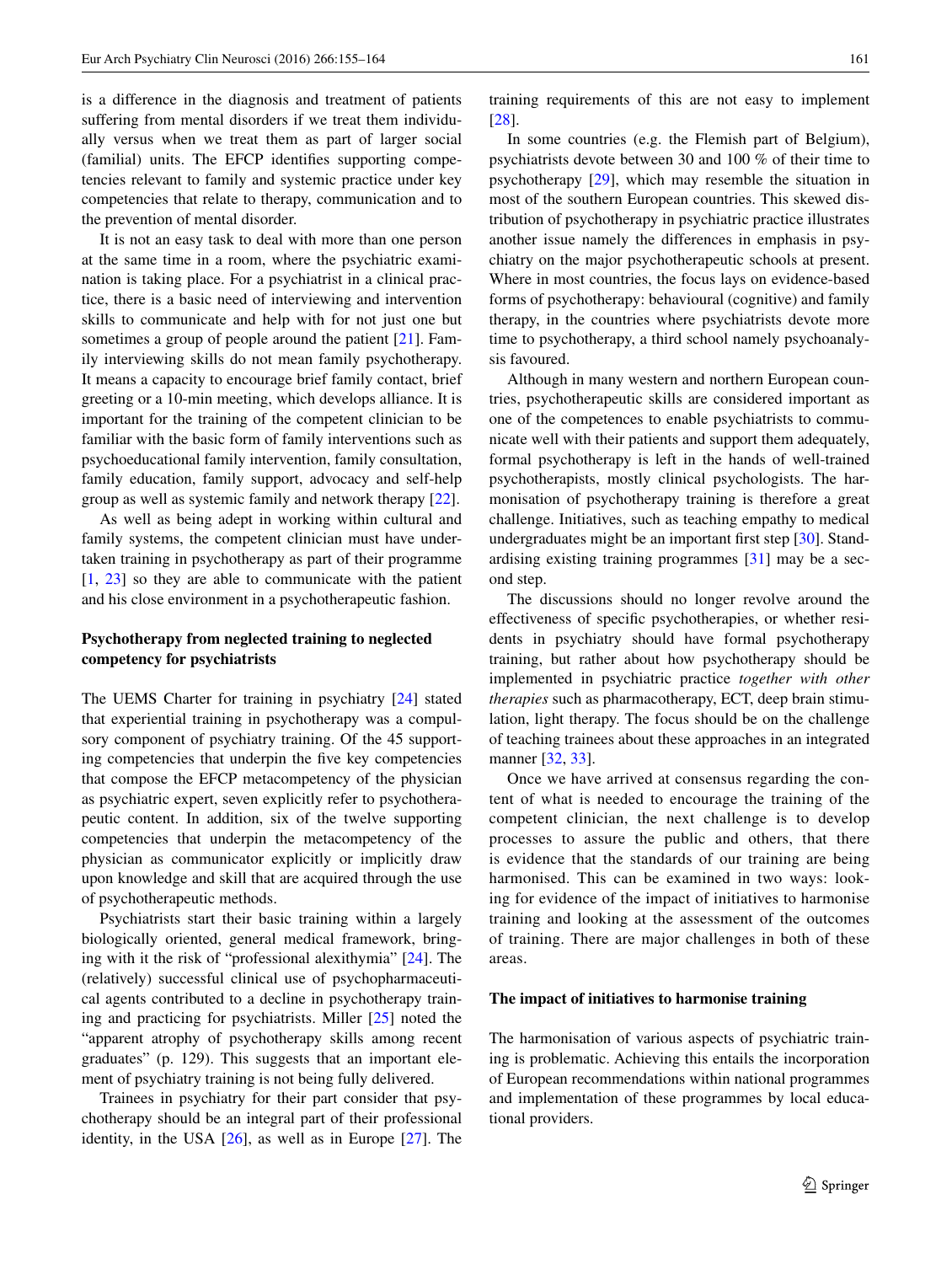At present, there is only a small literature on the impact of initiatives to harmonise the training of psychiatrists in Europe [[9,](#page-9-32) [34](#page-9-33)]. These are almost all descriptive studies and opinion pieces. However, the results of these studies are consistent. In general, the studies find that the most problematic areas are in psychotherapy training, lack of mentorship for trainees and in the variability of approaches to quality assurance of training and in the assessment of outcomes of training.

#### **Why has the harmonisation project failed to deliver?**

As Mayer et al. [[1\]](#page-9-0) concluded and our viewpoint concurs, the project to harmonise psychiatry training in Europe has failed to harmonise training, despite the will and effort of a good number of the great and the good of the European psychiatric establishment. A framework derived from the arena of organisational behaviour may help us to understand the failure and to engage in work to remedy the situation.

William Ouchi [[35\]](#page-9-34) conducted a classic review of theories and evidence that explain what he called "the problem of cooperation", that is how we gain a sociological understanding of the factors that influence human beings to align their behaviours behind shared goals. The issue of harmonisation of training standards appears to us to be a case that exemplifies "the problem of cooperation", that is how to align systems of psychiatry training around shared standards. From his analysis, Ouchi was able to distinguish and describe three mechanisms in which organisational systems sought to influence the behaviours of people and other organisations: he termed these mechanisms markets and bureaucracies and clans. He went on to theorise about the conditions in which each of the mechanisms would be most effective. He acknowledged that in the real world, none of the mechanisms existed in pure form; reality throws up combinations of the three; nevertheless, his descriptions can be applied in many situations.

According to Ouchi, a market form of influence is characterised by an economic transaction, such as when a person exchanges a unit of labour for money. The optimum conditions for this are when there is a balance of power between the parties to the exchange and the exchange can have a price assigned to it. A bureaucracy operates when there is a legitimate and enforceable line of authority between the parties, and there are explicit rules to be followed. Clan forms of influence are characterised by systems in which there are shared values and beliefs and traditions of practice control behaviours.

From this description, it can be seen that the harmonisation project has sought to use the tools of bureaucratic influence, that is, through setting rules such as standards and frameworks. Critically, there has been an absence of legitimate enforceable authority between the bodies setting the rules and those that are meant to follow them. In short, the regulatory body has no power. This arrangement may be termed a pseudo-bureaucracy.

Unfortunately, many of the recommendations that have been made to address the problems with the harmonisation project as put forward by Mayer et al. [\[1](#page-9-0)] may be categorised as pseudo-bureaucratic and are therefore likely to fail. For example, the suggestion of having a European Board qualification in psychiatry is superficially attractive. When looking at the majority of countries in Europe where assessment methods are comparable, assessment structures for psychiatric trainees differ substantially. For example, in the UK or the Netherlands, a structured and comprehensive competency-based assessment is applied, while in some countries, the final assessment consists of a trainer evaluation only. Introducing a European qualification is a typical bureaucratic response to the problem, involving standardisation and evidencing. There is, however, no regulatory compulsion for trainee psychiatrists to hold this qualification, so it lacks the legitimate authority that is an essential element of a bureaucratic control. Furthermore, it would fail to satisfy the criteria necessary for it to constitute an element of a market control. The under-supply of psychiatrists in Europe is not going to stimulate a market drive for doctors to hold the qualification. There is simply no need for the few psychiatrists in Europe to increase their market value by enhancing their qualifications.

Clan control may offer some hope for the project. Medicine is an ancient profession with a strong tradition of teaching the next generation. From the ancient form of the Hippocratic oath to its modern form as reformulated by Lasagna [[36\]](#page-9-35) in 1964, "and gladly share such knowledge as is mine with those who are to follow", medical professionals have had an obligation to teach and to train. The issue for us is how to harness this tradition in the service of harmonising psychiatry training. The key to enhance clan control is to encourage the socialisation of individuals into the values, norms and expectations of the organisation [\[35](#page-9-34)] in short to put in place initiatives that develop a culture that encourages the delivery of uniformly high standards of training.

The participation of a wider range of stakeholders in the conversations that shape psychiatry training can help the process of culture change that may influence improvements in learning in psychiatry in Europe. Two such groups are psychiatrists in training as recently qualified specialists.

# **A view from within: the involvement of psychiatrists in training**

The involvement of psychiatrists in training in the development of national programmes and in the quality assurance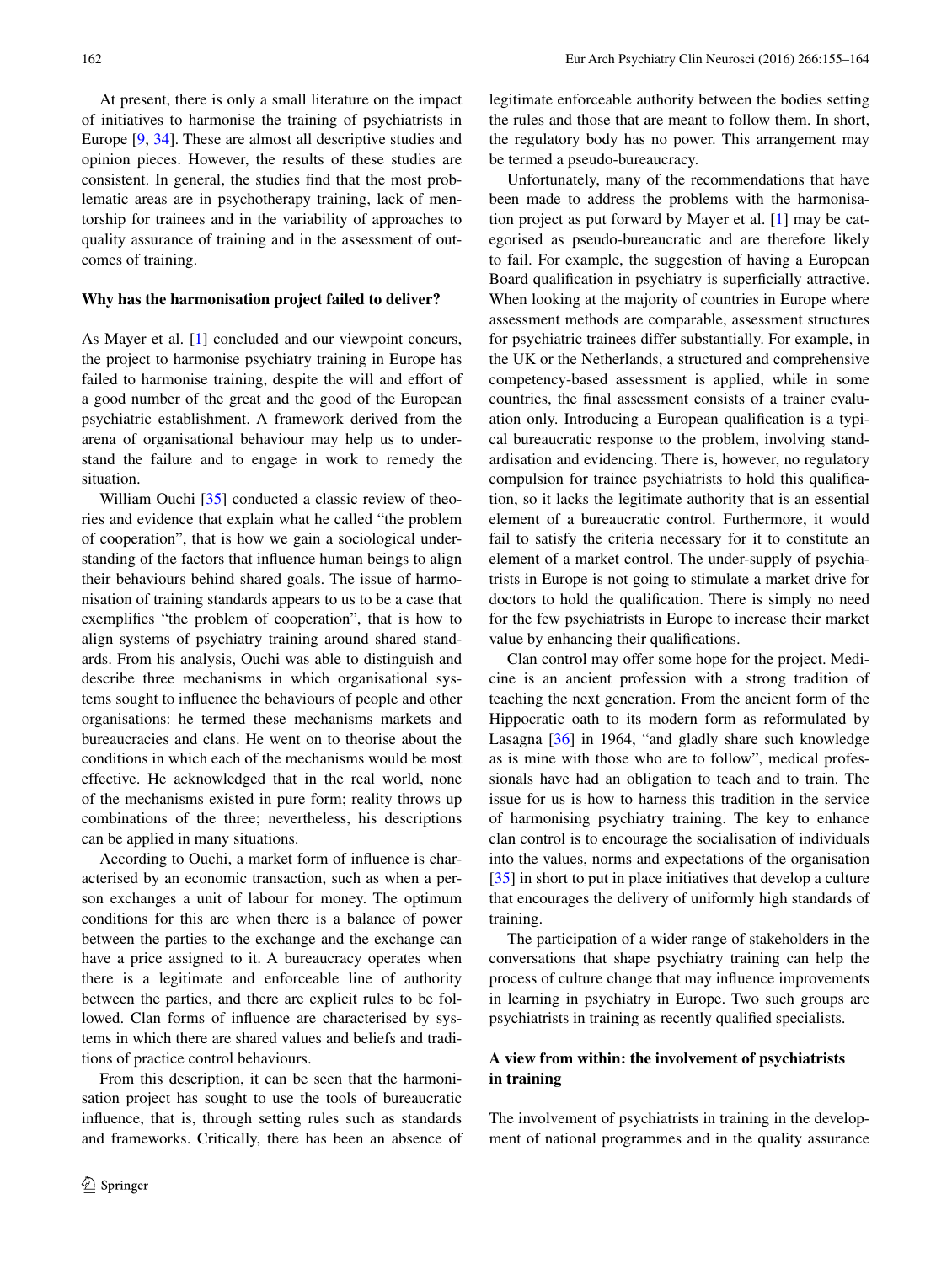of training varies significantly around Europe [\[38](#page-9-36)]. The European Federation of Psychiatric Trainees (EFPT) represents the consensus of psychiatric trainees associations across more than 30 European countries, advocating for the improvement in psychiatry training [\[37](#page-9-37)] This federation has been offering trainees the opportunities to have an exchange in other European country, experiencing a different training programme and mental health system, having as a priority to have direct feedback from psychiatric trainees, analysing the concerns related to psychiatry and training across Europe [[38\]](#page-9-36).

Surveys of psychiatrists in training conducted by the EFPT show that the main concerns around Europe revolve around discrepancies between the stated national programme and the lived experience of trainees especially around delivery of specific training opportunities in aspects of service delivery, in research methodologies and in psychotherapy. Levels of recruitment into psychiatry and inadequate working conditions also concern trainees [\[28](#page-9-26), [39](#page-9-38)]. At a time of economic challenge, trainees are worried about wider resourcing issues for mental health, including the funding of training, duration of working hours and pressure on the whole mental health workforce, creating a dysfunctional environment affecting the quality of training [[40\]](#page-9-39).

Another group who may be involved as agents for change in the endeavours to harmonise and to improve psychiatry training is those who have recently completed training, the early career psychiatrists.

#### **The early career psychiatrist**

Despite the changes that have taken place in psychiatric practice in recent decades, much specialist training and continuous medical education in Europe continue to be based on old-fashioned paradigms [[9](#page-9-32)] and do not fully equip the newly qualified specialist for contemporary practice as a competent clinician. Several actions have been taken by national and international bodies to describe the gap between training and practice of early career psychiatrists. In particular, the Early Career Psychiatrists' Committees of the European Psychiatric Association (EPA) and of the World Psychiatric Association (WPA) have carried out several surveys in different European countries to identify the areas with the most significant educational needs and have suggested actions to fill such gaps. The areas identified include psychopathology, psychotherapy, prevention and early intervention, drug management and treatment of physical diseases in patients with mental disorders [\[41](#page-9-40), [42\]](#page-9-41).

Early career psychiatrists have reported other shortcomings about their training, including the lack of practical knowledge to manage the transition phase from residency to practice [[42\]](#page-9-41) managing the risk of burn out, and skills for dealing with the media, being involved with professional and scientific societies and for handling difficult patients and colleagues.

European early career psychiatrists have recently proposed a working agenda [\[42](#page-9-41)] with the aim of defining a new identity for the modern psychiatrist and to produce a curriculum for early career psychiatrists. The topics in the proposed agenda seek to address the shortcomings in training that they have experienced and the issues that they have encountered as they made the transition to specialist.

### **Conclusions and recommendations**

Psychiatry is the largest medical specialty in Europe, but by no means yet are there common standards nor requirements for training and certification that are recognised and implemented in all countries across Europe. The reasons are diverse, but cultural and political insights and influences account for these differences.

Standardisation of training and certification requirements is important to ensure quality and patient safety and facilitate the free movement of psychiatrists across the European community. However, as our analysis of cultural factors begins to explore, it is important that the drive for harmonisation produces psychiatrists who are capable of transferring their skills into different social and cultural situations and it avoids an approach that sacrifices diversity for the sake of a misplaced standardisation. As in other specialties, a standardised European board examination could be considered as a goal to pursue, which may at least give some assurance by testing the presence of the core knowledge that is essential for the practice of psychiatry in all contexts.

On the short term, UEMS should join forces not only with the National Psychiatric Associations united in the Council of NPA's within the European Psychiatric Association, but also with the users the trainees and early career psychiatrist (EFPT) and consumers organisations to discuss and establish a road map for implementing a realistic and responsible standard for training and (re)certification of psychiatrists across Europe.

#### **Compliance with ethical standards**

**Conflict of interest** No conflicts of interest to disclose.

**Open Access** This article is distributed under the terms of the Creative Commons Attribution 4.0 International License ([http://crea](http://creativecommons.org/licenses/by/4.0/)[tivecommons.org/licenses/by/4.0/](http://creativecommons.org/licenses/by/4.0/)), which permits unrestricted use, distribution, and reproduction in any medium, provided you give appropriate credit to the original author(s) and the source, provide a link to the Creative Commons license, and indicate if changes were made.